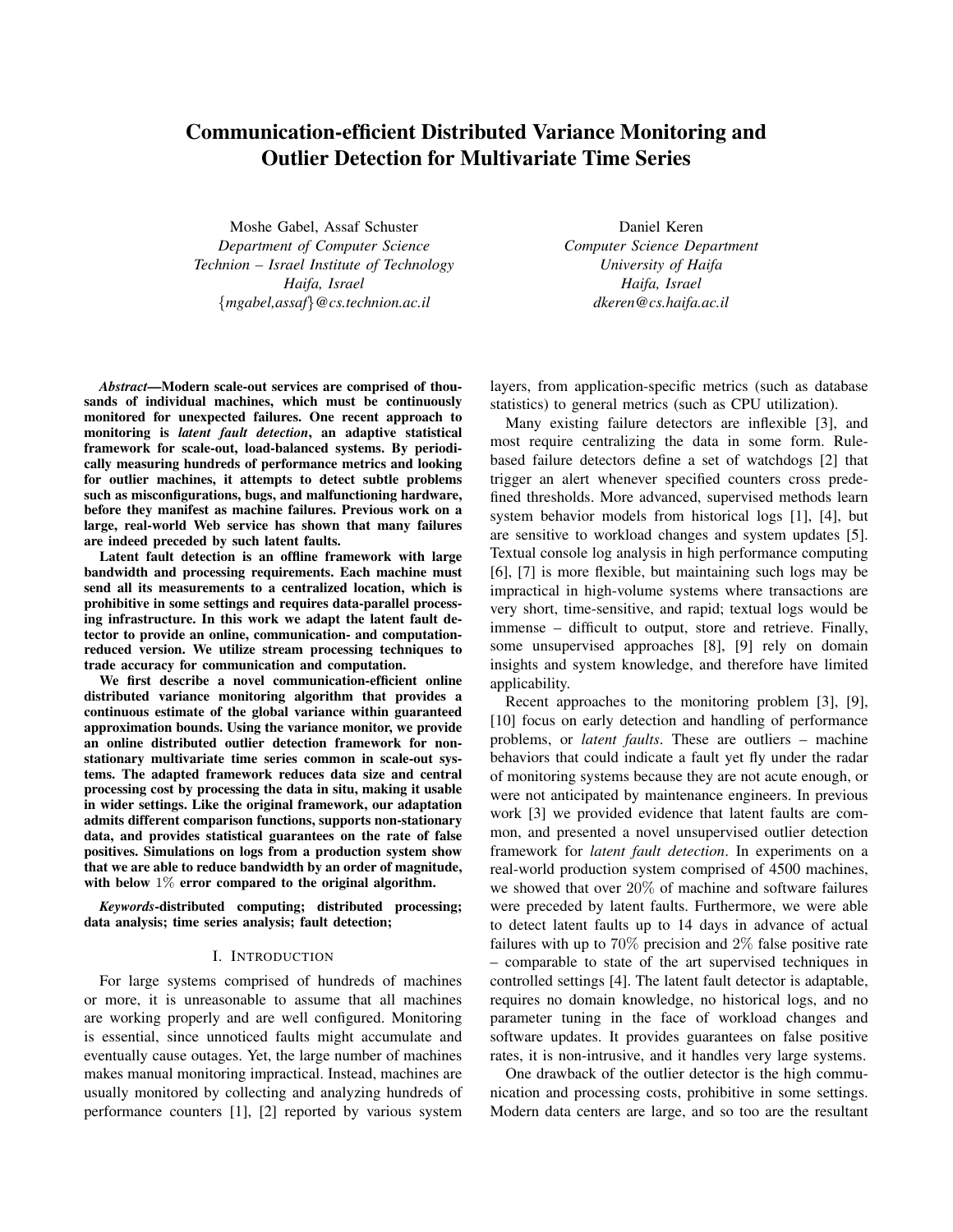counter logs – too large to centralize and process in one location. Parallel processing may not always be feasible, however. Furthermore, some large systems are not confined to a single datacenter but are geographically distributed. In this work we adapt the latent fault detection framework using sketching [11], [12] and safe zones [13], [14] to reduce communication and processing requirements by an order of magnitude, while preserving the framework's advantages.

We make the following contributions:

- 1) An online, distributed statistical outlier detector framework for non-stationary, identically distributed, multivariate time series – the sort common in scale-out systems. The incremental update rule and greatly reduced data size allow processing on a single node. The framework holistically compares entire time series, rather than single values. Though originally designed for scale-out systems, it is useful for any outlier detection task where multi-dimensional time series are compared across a time window. The only restriction on the data is that at any single point in time, non-outlier time series are expected to behave similarly.
- 2) An online, communication-efficient distributed variance monitoring algorithm. It continuously provides an estimate of the global variance of a sliding window to all participating nodes, but avoids unnecessary transmissions. The estimation is within guaranteed (nonprobabilistic) user-specified approximation bounds, because it is based on the *entire* global data set rather than on a sample. As far as we are aware, this is the first such distributed variance estimation scheme.

Each algorithm has a single parameter that directly controls the communication-accuracy trade-off.

We have evaluated the adapted latent fault detector using log data of 110 nodes from a live, real-world system in production. Our simulations show that the adapted outlier detector is able to reduce bandwidth to 13% of the original's with no additional false positives, or to  $11\%$  with a false positive rate below 1%.

#### II. LATENT FAULT DETECTION

In previous work [3] we presented a statistical latent fault detection framework. Full discussion of the problem, our assumptions and the solution can be found there. This section is a summary of that work, focusing on the sign test.

#### *A. Problem Description*

There are M machines, preforming identical tasks, each periodically<sup>1</sup> reporting C aggregated performance counters in a time window of length T. We denote by  $x(m, t)$  the vector of counter values for machine  $m$  at time  $t$ , and by  $x(t) = \bigcup_m x(m, t)$  their union. We aim to find machines that behave differently.

We begin with a reasonable assumption: in a large system, most machines perform well most of the time. Furthermore, in a scale-out system with load balancing, we expect similar machines with similar hardware and software<sup>2</sup> to exhibit roughly similar behavior as measured by aggregated performance counters (assuming the aggregation interval is sufficiently longer than typical transaction times). The null hypothesis is that the inspected machine is working properly and hence the statistical process that generated  $x(m, t)$  is the same statistical process that generated the vector for any other machine  $m'$ . Thus each counter is identically distributed across machines. Formally, we assume that  $x(m, t)$ is a realization of a random variable  $X_t$  whenever machine  $m$  is working properly. However, if the time series for machine  $m$  is notably different from those of other machines, we reject the hypothesis and flag m as *suspicious*, meaning we suspect it manifests a latent fault. Note that we do expect to see changes over time, due to changes in the workload, for example. Thus we do not commit ourselves to the assumption that the process is stationary;  $X_t$  and  $X_{t'}$  need not be related in any way, maintaining generality. However, we expect these changes to be similarly reflected in all machines.

We can now formally describe the outlier detection problem. Given the last  $T$  data points of  $M$  multivariate time series  $x(m, t)$  of dimension C, and assuming that  $\forall t$  :  $x(m, t) \sim X_t$ , flag each time series (as a whole) as either normal or outlier, with confidence level  $0 < \alpha < 1$ .

# *B. Centralized Latent Fault Detection Framework*

Let  $S(m, x(t))$  be a *test*, a ranking function that assigns an *outlier score* (either a scalar or a vector) to machine m at time t. Given a test S, and a significance level  $0 < \alpha < 1$ , we can present the framework as follows:

- 1) Preprocess: select counters and scale to unit variance.
- 2) Compute for every machine  $m$  the vector:
- $v_m = \frac{1}{T} \sum_t S(m, x(t))$  (integration phase).
- 3) Compute the p-values (defined below)  $p(m)$  from  $v_m$ .
- 4) Report every machine with  $p(m) < \alpha$  as suspicious.

Essentially, the scores for machine  $m$  are aggregated over time, so that eventually the norm of the aggregated scores converges and is used to compute a p-value for m. The pvalue for a machine  $m$  is a bound on the probability that a random healthy machine would exhibit such aberrant counter values. If the p-value falls below a predefined significance level  $\alpha$ , the null hypothesis is rejected, and the machine is flagged as suspicious.

In [3] we derived and evaluated 3 different tests within the framework. What follows is a summary of the sign test.

#### *C. The Sign Test*

The sign test extends the classic statistical sign test to allow the simultaneous multivariate comparison of multiple

<sup>&</sup>lt;sup>1</sup>We use a sampling period of 5 minutes, a good compromise between responsiveness and transmission delay.

 $2$ Common in many systems and datacenters [6], [8], [9].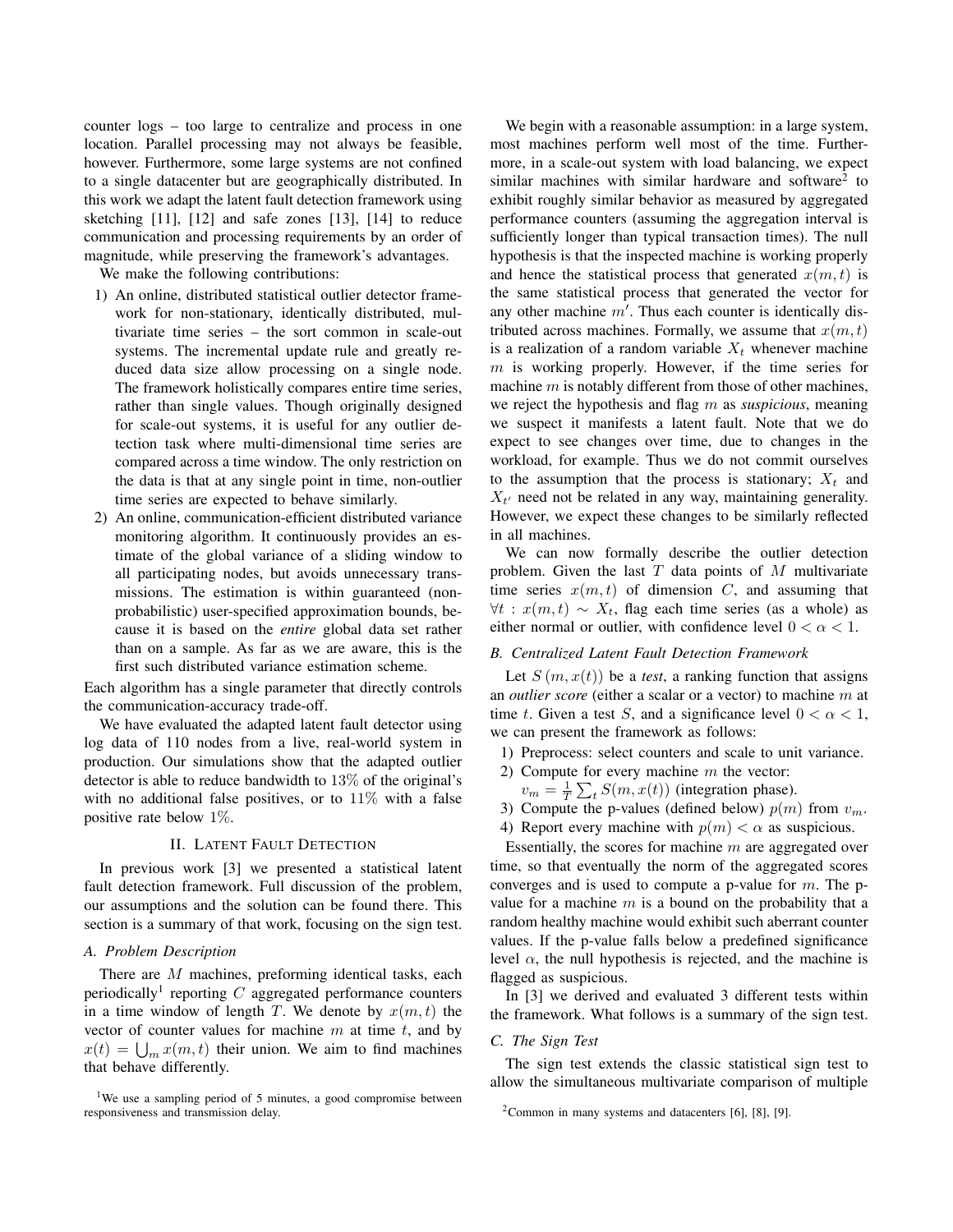

Algorithm 1: The sign test.

machines. The "sign" of a machine  $m$  at time  $t$  is the average direction of its vector  $x(m, t)$  to all other machines' vectors, and its score vector  $v_m$  is the sum of all these directions, divided by T. The intuition is that healthy machines are similar on average, and any differences are random. Average directions are therefore random and tend to cancel each other out when added together, meaning  $v_m$  will be a relatively short vector for healthy machines. Conversely, if  $m$  has a latent fault, then some of its metrics are consistently different from healthy machines, and so the average directions are similar in some dimensions. When summing up these average directions, these similarities reinforce each other and therefore  $v_m$  tends to be a longer vector.

Formally, the sign test scoring function is

$$
S(m, x(t)) = \frac{1}{M - 1} \sum_{m' \neq m} \frac{x(m, t) - x(m', t)}{\|x(m, t) - x(m', t)\|} \quad . \quad (1)
$$

If most machines are working properly, we expect this value to be small, since directions tend to be random. Moreover, the sum of several samples over time is also expected to stay close to zero. Therefore the norm of  $v_m = \frac{1}{T} \sum_t S(m, x(t))$ should not be much larger than its empirical mean. The pvalue  $p(m)$  controls this statistic by guaranteeing a small number of false detections, depending on the significance level  $\alpha$ . Algorithm 1 shows the sign test integrated into the framework. Derivation of  $p(m)$  is described in [3].

# III. DISTRIBUTED ONLINE VARIANCE MONITORING

The framework in Section II-B requires that counter values across the time window be normalized during preprocessing: each counter should be transformed to zero mean and unit variance<sup>3</sup>. In some settings mean and variance are relatively constant or predictable. However, we prefer to avoid that assumption, and handle unpredictable counters.

We use the *safe zones* approach [13]–[15] to monitor both the global mean and the global variance of each counter. In this approach, each monitored machine (node) receives a local constraint on its data  $x(m, t)$  from a coordinator node, such that if all local constraints are satisfied, the value for some function f of the global average of  $x(m, t)$  is within Intialization: Run syncronization once. Node  $i$  at time point  $t$ : Predict reference point  $V'(t)$  and update safe zone  $G$ . if  $V(0) + d_i(t) \notin G$  then Violation: send local vector  $V_i(t)$  to coordinator. Wait for new global reference point  $V(0)$ . Update prediction variables  $V(-\Delta t)$ ,  $\Delta t$ ,  $V'(t)$ . Estimate global variance from  $V'(t) = (\mu', \sigma') : \sigma' - {\mu'}^2$ . Coordinator at time point t: if *violation for counter* c then Poll all nodes for their  $V_i(t) = (\mu_i, \sigma_i)$ . Update slacks  $\beta_i$  and send to participating nodes. Distribute new global reference point  $V = (\mu, \sigma)$ .

Algorithm 2: Online Variance Monitoring.

a pre-defined threshold. In our case, it means that global mean and variance are known to be "close enough" to their last known values. These last known values are then used to normalize the counter values at each node. We can trade-off accuracy and communication by adjusting the thresholds. Violations are less likely if global mean and variance are allowed to drift further from their last known values – reducing communication but compromising accuracy.

The variance of each counter  $X$  is monitored independently. Each node maintains a local statistics vector  $V_i$  of its last  $T$  samples of  $X$ , and a record of the last known global statistics vector  $V(0)$ . The current estimate of global variance (and mean) is calculated from  $V(0)$ . Nodes define lower and upper variance thresholds, e.g. 0.5 and 2 times the current estimate, and derive constraints on  $V_i$ . Violations are reported to the coordinator, which then polls each node for its current  $V_i$  and distributes a new global  $V(0)$  to all nodes. Nodes recalculate constraints and monitoring resumes. The scheme is described in detail below and in Algorithm 2.

Unlike sampling approaches, our scheme guarantees that variance is within the approximation bounds. Moreover, our solution is able to avoid communication entirely in most rounds. Indeed, if the variance is relatively fixed, our scheme virtually stops communicating after a few initial rounds.

#### *A. Notation*

The set of values of counter X over the last  $T$  times and across all M nodes is denoted by  $X(t)$ , and  $X_i(t)$  denotes the last T values of X at node i. The local mean  $\mu_i =$  $E[X_i(t)]$  is the mean of the last T values of X at node i, while the global mean  $\mu = E[X(t)]$  is the mean of the last T values across all nodes. Similarly, denote  $\lambda_i = \mathrm{E}\left[X_i(t)^2\right]$ , the local mean of the squares, and  $\lambda = \mathrm{E}\left[X(t)^2\right]$  the global mean of the squares. Let  $V(t) = (\mu, \lambda)$  and  $V_i(t) = (\mu_i, \lambda_i)$ be the global and local statistics vectors, respectively.

<sup>&</sup>lt;sup>3</sup>We select counters in advance, using the method described in [3].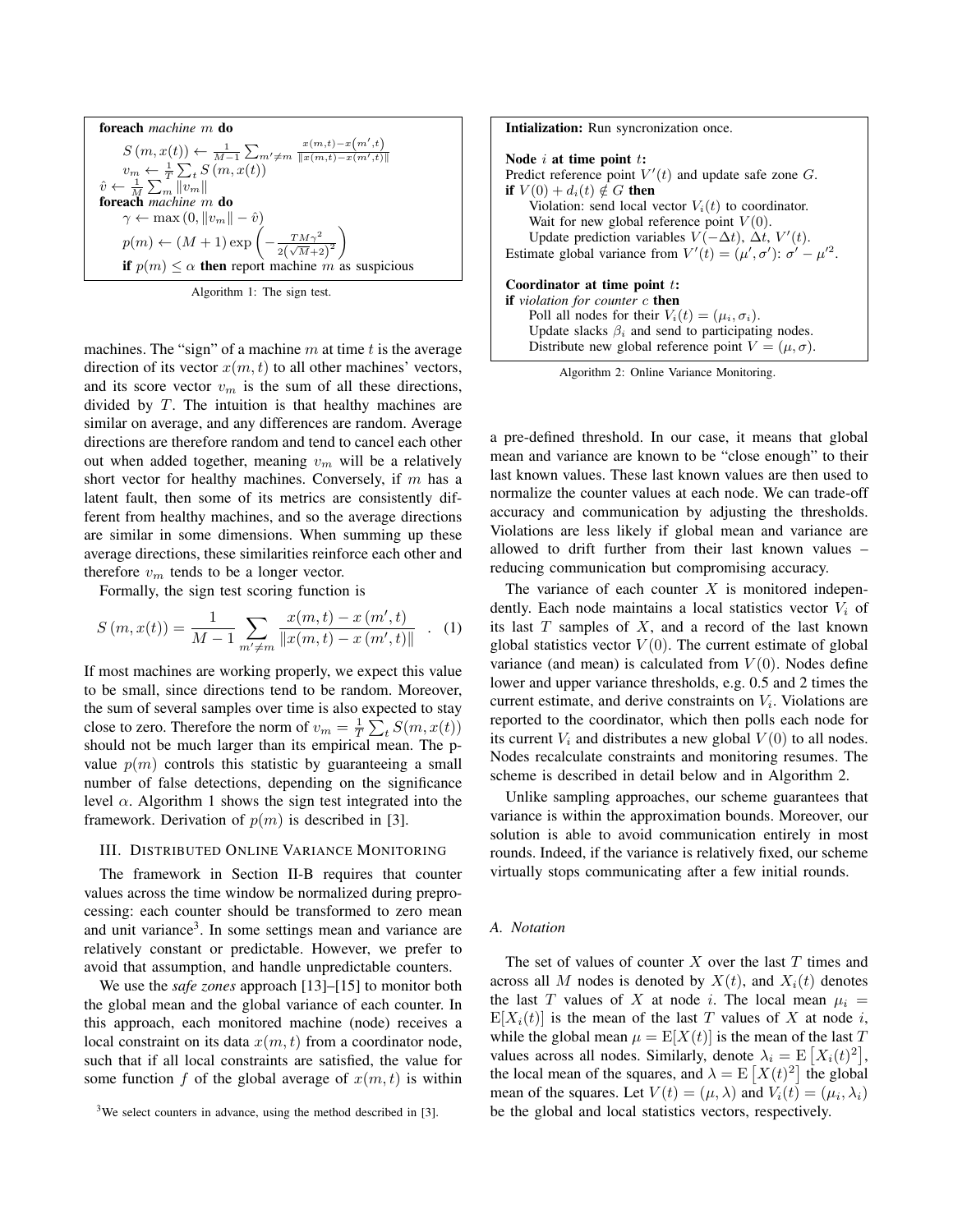

Figure 1. Global, local, reference, and drift vectors with two nodes. Note that  $V(t) = \frac{V_1(t) + V_2(t)}{2} = \frac{W_1(t) + W_2(t)}{2}$ .

## *B. Defining Safe Zones*

We wish to estimate the global variance  $\text{Var}(X)$  at each time t. Recall that:

$$
Var(X) = E[X2] - (E[X])2 = \lambda - \mu2
$$

.

We therefore monitor the constraints  $L \leq \lambda - \mu^2 \leq H$ , for some lower and upper variance thresholds L and H. The *admissible region*, the region where constraints hold, is therefore the area between two parabolas. Following [13], we aim to find a *convex* safe zone G which is contained within the admissible region. Convexity plays a crucial role in the monitoring process. Since convex sets are closed under averaging, when all local vectors are inside the safe zone, the global mean is guaranteed to be inside as well.

Let  $t = 0$  be the last global synchronization time, and let  $V(0) = (\mu(0), \lambda(0))$  be the *reference point*, the last known global mean and mean-of-squares, computed that time. For each node i we define the *local drift* vector  $d_i(t)$  as the change in the current vector from the node's vector during the last synchronization:  $d_i(t) = V_i(t) - V_i(0)$ .

Since we wish to monitor that the global  $V(t)$  is within some convex set  $G$ , we define equivalent local constraints on the drift vectors. The current local vectors can be written in terms of drift vector  $d_i$ :  $V_i(t) = V_i(0) + d_i(t)$ . Note that the global vector is the mean of the local vectors, and can thus be written as the mean of drifts and the reference point:

$$
V(t) = \frac{1}{M} \sum_{i} V_i(t) = V(0) + \frac{1}{M} \sum_{i} d_i(t) \quad . \quad (2)
$$

Let  $W_i(t) = V(0) + d_i(t)$  be the local drift from the last reference point. Note that  $V(t) = \frac{1}{M} \sum_i W_i$ , recall G is convex, and from (2) we arrive at the local constraints: if  $\forall i, W_i \in G$  then  $V(t) \in G$ . Figure 1 illustrates these concepts for two nodes.

We derive two separate safe zones: one for variance above L and another for variance below H. As long as  $W_i$  is inside both safe zones in all nodes, we are guaranteed that the variance is within the allowed range.



Figure 2. Safe zones for  $L = 0.5, H = 1.5$  where  $V(0) = (0.5, 1)$ .

*Variance Above Lower Threshold:* We wish to define a convex safe zone  $G_L$  such that as long as  $V(t) \in G_L$ then  $\text{Var}(X) \geq L$ . This corresponds to monitoring that  $\lambda$  –  $\mu^2 \geq L$ , which is already a convex set – the area above a parabola – and can be directly used as safe zone. Therefore the local constraint for each node i is simply  $W_i(t) \in G_L$ . Let  $W_i(t) = (a, b)$  and monitor that  $b - a^2 \ge L$ .

*Variance Below Upper Threshold:* We wish to define a convex safe zone  $G_H$  so that as long as  $V(t) \in G_H$  then  $Var(X) \leq H$ . The area below a parabola is not a convex set. However, we can find a tangent half-plane I below this parabola. I is a convex set, and since  $I \subset G_H$ , then as long as  $V(t) \in I$ ,  $V(t) \in G_H$  and therefore  $Var(X) \leq H$ .

We use the reference point  $V(0)$  to find the optimal hyperplane. The thresholds  $H$  and  $L$  are reset during synchronization, so obviously  $V(0) \in G_H$ . We can choose any half-space I such that  $V(0) \in I$ , but to avoid unnecessary future synchronization we choose I such that  $V(0)$  is far from the boundary of  $G_H$ . Doing so ensures that drift has to be large to cause a violation. Consequently, we choose I as the tangent at point  $P$ , where  $P$  is the closest point to  $V(0)$  on the parabola  $\lambda - \mu^2 = H$ , and the local constraint is  $W_i \in I$ . We can find P by solving a cubic equation minimizing the distance from the parabola to  $V(0)$ . For example, if  $V(0) = (0.5, 1)$  and  $H = 1.5$ , then the closest point on the parabola is  $\mu \approx 0.237$ . This yields the point  $P = (0.237, 1.556)$ , and the induced safe zone I: the halfplane  $\lambda - 0.474\mu < 1.443$ . Figure 2(a) shows  $V(0)$ , P and the resulting safe zone, and Figure 2(b) shows the intersection with the safe zone for the lower limit  $L = 0.5$ .

#### *C. Bounding Variance Approximation Error*

During each synchronization we recompute the new safe zone around the reference point. Large safe zones mean less communication, but they also allow the true variance to deviate further from the global estimate, increasing error. Proper threshold selection helps us bound the approximation error. We provide a multiplicative approximation bound that controls relative error, as it is more suitable for normalization. Additive bounds for absolute error are also possible.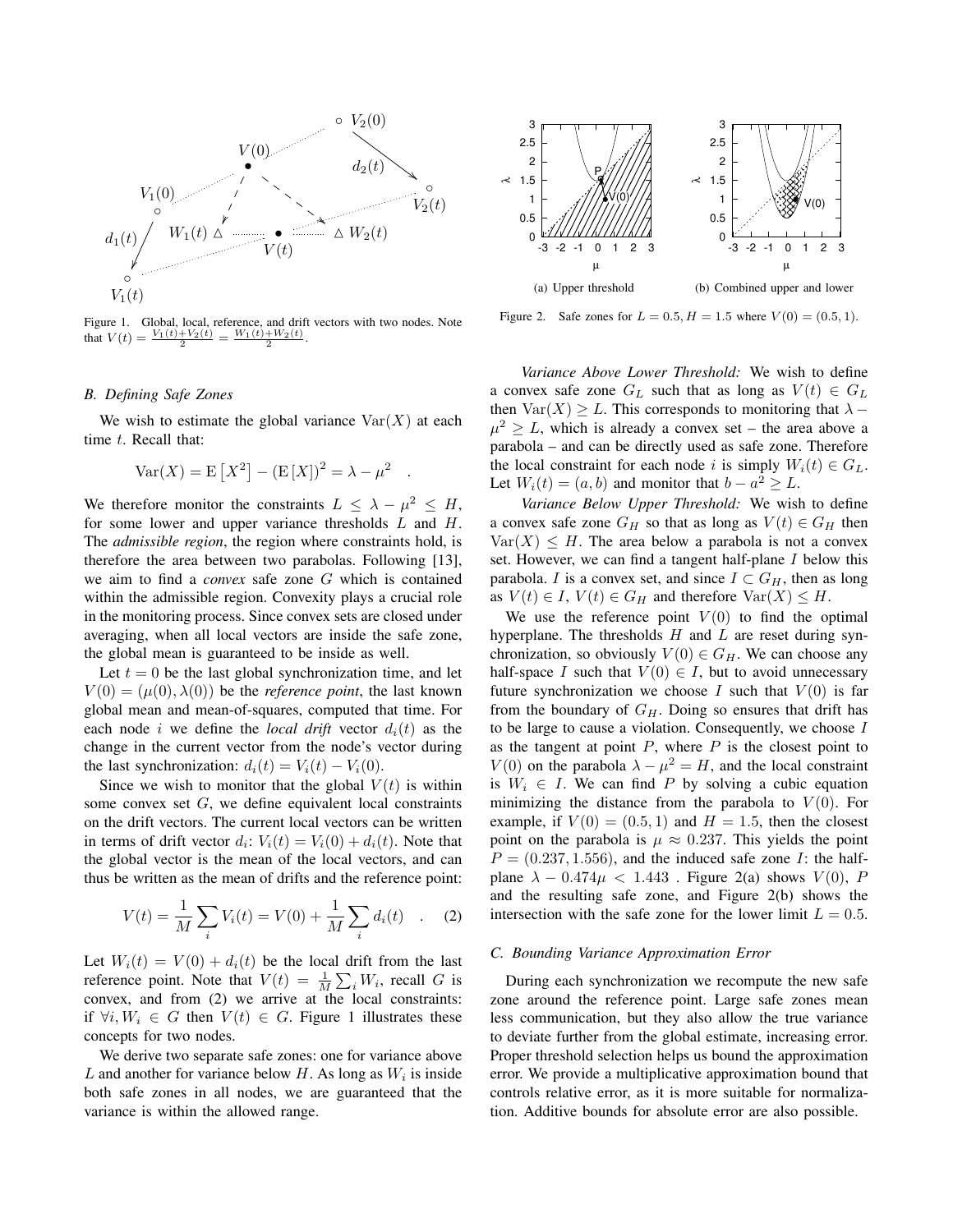Let  $\sigma_0^2$  be the last known global variance, given the current reference point  $V(0)$ :  $\sigma_0^2 = \text{Var}(X(0)) = \lambda(0) - \mu(0)^2$ , and denote the current global variance  $\sigma^2 = \text{Var}(X) = \lambda - \mu^2$ . We normalize counter data using the last known standard deviation  $\sigma_0$  rather than  $\sigma$ . We set the the lower threshold to  $L = \frac{\sigma_0^2}{f^2}$  and the upper threshold to  $H = f^2 \sigma_0^2$ , where  $f > 1$ is a constant that determines the allowed deviation. These thresholds ensure that  $\frac{\sigma_0^2}{f^2} < \sigma^2 < f^2 \sigma_0^2$  as long as there is no safe zone violation, and therefore the standard deviation used to scale the counter is bounded by  $\frac{\sigma_0}{f} < \sigma < f\sigma_0$ .

# *D. Safe Zone Violations*

If one of the local constraints  $W_j \in G$  is violated, it may be because  $\text{Var}(X)$  is no longer in the range, or due to a false alarm. The simplest way to deal with a violation is to perform a global synchronization: each node sends its current  $V_i(t)$  (the two values  $\mu$  and  $\lambda$ ) to the coordinator. The coordinator resets the time to  $t = 0$ , computes the new global reference point  $V(0)$ , and sends it to the nodes. These synchronizations also improve estimation accuracy, since the nodes have fresh global mean and variance.

However not all violations are the same. We describe three types of possible violations: true violations, global violations and local violations. A *true violation* is when the global aggregate  $V(t)$  is outside the admissible region (variance larger than  $H$  or smaller than  $L$ ), and therefore synchronization must be performed. A *global violation* happens when the global aggregate is outside the safe zone, but still inside the admissible region (recall that the safe zone is a convex subset of the admissible region). In this case, synchronization is unavoidable but is not strictly necessary, suggesting that the shape of the convex safe zone is suboptimal. A *local violation* is when the global aggregate is inside the safe zone, but the local vectors of one or more nodes are outside their local safe zone. Ideally, we would like to avoid these violations since they trigger unnecessary additional synchronizations that increase communication. We explore two approaches to reduce the number of spurious safe zone violations

### *E. Multiplicative Slack Distribution*

The safe zones described in Section III-B are uniform – all nodes share the same safe zones. One well-known way to reduce violations would be to allocate different "slack" to each node to exploit its local statistics [16], [17], in our case by giving each node a different safe zone. Naturally, we must still preserve the guarantee that if all local node vectors are in their respective safe zones, then the global aggregate is inside the admissible region.

The local safe zones  $G_i$  assigned to each node i are simply scaled versions of the original uniform safe zone G, centered as before around  $V(0)$ . Each node has a local slack factor  $\beta_i$ . When testing for local violation, node  $i$  first scales its drift vector by  $\frac{1}{\beta_i}$ :  $W_i(t) = V(0) + \frac{1}{\beta_i}d_i(t)$ , effectively scaling

the safe zone by  $\beta_i$ . The global drift is now a weighted mean of local drift vectors, rather than a simple arithmetic mean. We preserve our global guarantee by making sure local slacks factors always sum to M. Here we again exploit the convexity of G. Since G is convex and  $\sum \beta_i = M$ , then  $F = \left\{ \frac{1}{M} \sum z_i | z_i \in G_i \right\} \subseteq G$  (known as the *Minkowski mean*). Thus the convex hull of local drifts is still inside F, and therefore the global aggregate is inside the safe zone G.

Each node begins with a slack of  $\beta_i = 1.0$ . At each round, let  $K$  be the set of nodes that reported a local violation to the coordinator this round. If  $|\mathcal{K}| \geq \frac{M}{4}$ , we assume that current slacks are inadequate, and reset all slacks to 1.0. Otherwise, let L be a set of *balancing nodes* (defined below). We take slack from the set of balancing nodes and distribute it to violating nodes. Inspired by LRU cache policies, we choose the nodes with the least number of slack operations (fewest local violations and slack balancing contributions), since they are the most likely to have available slack. Thus we define  $\mathcal L$  as the set of  $3 |\mathcal K|$  nodes with the least number of slack operations, excluding nodes in  $K$ . Balancing nodes have their slack decreased by a constant factor  $w > 1.0$ :  $\forall i \in \mathcal{L} : \beta'_i \leftarrow \frac{\beta_i}{w}$ . This extra slack is distributed to violating nodes:  $\forall i \in \mathcal{K} : \beta_i' \leftarrow \beta_i + \frac{\gamma}{|\mathcal{K}|},$  where  $\gamma = (1 - \frac{1}{w}) \sum_{i \in \mathcal{L}} \beta_i$  is the slack gained from balancing nodes. Finally, the coordinator sends the new slacks  $\beta_i'$  to the nodes in  $K$  and  $\mathcal{L}$ .

Our slack allocation scheme is motivated by several observations. First, we observe that in our setting, counters of healthy nodes are assumed to be identically distributed, and therefore their direction to the reference point is random. Simply translating the safe zone does not reduce local violations. This phenomenon was also observed in practice during preliminary experiments. Second, we do assume a small number outlier nodes, whose counters might cause frequent local violations. Over time, our balancing scheme distributes more slack (meaning larger safe zones) to such outlier nodes, balanced across the greater number of healthy nodes. Finally, this scheme entails sending just one extra value per participating node, meaning it has the smallest impact on communication.

### *F. Reference Point Prediction*

Section III describes a static scheme: nodes always use the last known global reference point  $V(0)$  to monitor and estimate variance. If nodes are able to correctly predict how the reference point changes over time, they can adjust the safe zone accordingly, thus reducing safe zone violations and communication costs. The prediction model must ensure that all nodes make the same prediction, as it is used for monitoring and estimation. Prediction models have been shown to be effective in reducing communication [18], [19]. Prediction is most effective when the data does not change too quickly. However, even if data behavior constantly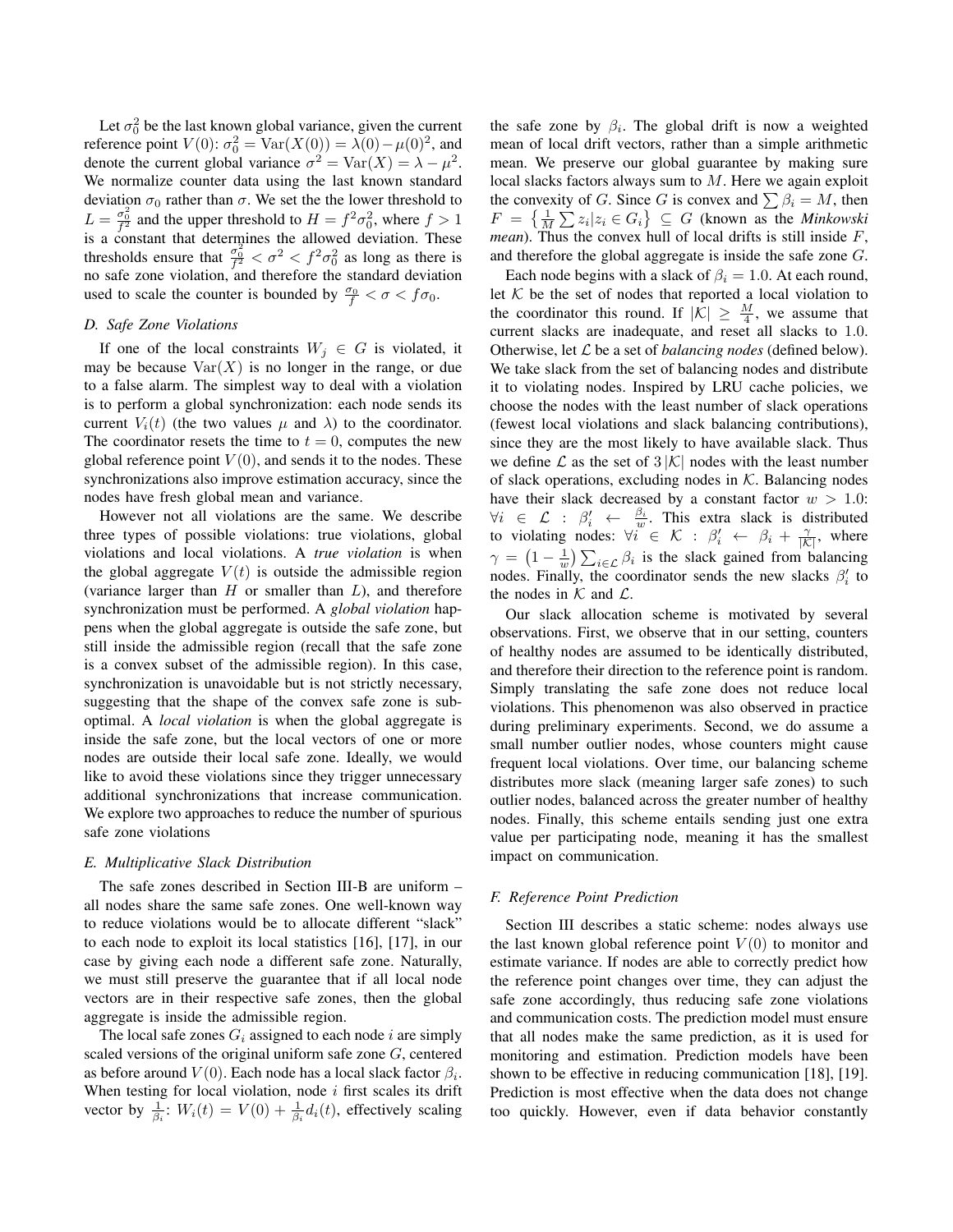changes, the safe zone technique guarantees correctness; prediction will simply be less effective.

We incorporate a simple linear prediction model assuming constant "velocity". Given current reference point  $V(0)$ , let  $\Delta t$  be the time difference between the last global synchronization  $(t = 0)$  and the previous synchronization, and let  $V(-\Delta t)$  be the reference point at that time. The predicted reference point at current time  $t$  is simply:

$$
V'(t) = V(0) + t \frac{V(0) - V(-\Delta t)}{\Delta t}
$$

.

The prediction  $V'(t)$  is then used to compute the current variance estimate and derived safe zone as described above.

Observe that each node can store  $\Delta t$ ,  $V(0)$  and  $V(-\Delta t)$ during normal operation, and so this model requires no extra communication. Moreover, the model only depends on global data made available during synchronization, and so it yields the same prediction on all nodes.

Since we allow the predicted reference point and the resulting safe zone to move outside the original safe zone, we are no longer guaranteed that  $\frac{\sigma_0}{f} < \sigma < f\sigma_0$ . Instead, our safe zones guarantee that  $\frac{\sigma'}{f} < \sigma < f\sigma'$ , where  $\sigma'$  is the standard deviation from the predicted reference point  $V'(t)$ .

# IV. DISTRIBUTED OUTLIER DETECTION

Given the normalized counter, we now describe an online, communication-efficient version of the latent fault detector summarized in Section II. The original algorithm requires that nodes send all measurements to a central location: T samples of C counters for each of the M machines. Beyond bandwidth and storage costs, processing so much data in a timely manner is difficult on a single machine, due to its size and high dimensionality.

We address these issues using *sketching* [11], [12], a common technique for processing large data streams without having to send, store and process all the data. Sketching reduces the size of the data, while still enabling queries. For our purposes, a *sketch* is a summary function that takes a vector and transforms it to a much smaller vector while approximately preserving some desired property, such as Euclidean distances [20] or frequency moments [21]. Beyond reducing the communication load, sketching has the added benefit of reducing the computational load, since the dimensionality of the data is greatly reduced. Finally, we provide an incremental update rule yielding an online adaptation of the framework with reduced memory and processing requirements. The pseudocode is shown in Algorithm 3 and explained in detail below.

# *A. Sketches*

We use sketches to greatly reduce the amount of data sent from each machine and processed by the coordinator. Instead of sending all counters, each node calculates a sketch of the said counters and sends only that. For example, 200 counters

# Initialization:

Start variance monitoring on each counter.

# Node  $i$  at time point  $t$ :

foreach *counter* c do Sample  $X_c(t)$ , the value of counter c at time t. Update variance monitor for counter c with  $X_c(t)$ . Scale  $X_c(t)$  using estimated global mean and variance. Let  $x$  be the vector of normalized counter values. Compute sketch of  $x$  and send to coordinator.

### Coordinator at time point t:

Handle violations in all variance monitors. Receive sketches from all nodes. Compute test function S on received sketches. foreach *machine* m do Add most recent test function results to  $v_m$ . Subtract least recent test function results from  $v_m$ . Update  $v_m$  sliding window. Calculate p-value  $p(m)$  and flag if  $p(m) \leq \alpha$ 

Algorithm 3: Adapted Latent Fault Detector.

could be reduced to 10 dimensions, achieving an immediate 95% reduction in size. The coordinator (or monitoring node) then performs outlier detection using the sketches, rather than the original data.

Formally, rather than apply the test ranking function  $S$  to the set of all local counter vectors  $x(m, t)$ , each machine m will first apply a sketching function  $g$  to its vectors, and send only the sketch  $\hat{x} = g(x(m, t))$  for processing. The adapted test  $S$  will be applied to the sketches rather than the original vector:  $v_m = \frac{1}{T} \sum_t \hat{S}(m, \hat{x}(t))$ . Depending on S, we might also need to adapt the matching p-value calculation.

One well-suited sketching technique is *random subspace embedding*, which involves a random linear projection to  $k < C$  dimensions. In our setting, each machine projects its counter vectors to k dimensions using a suitably constructed projection matrix:  $\hat{x}(m, t) = g(x(m, t)) = Rx(m, t)$  where R is a random  $k \times C$  matrix constructed as described in [20], [22]. The Johnson-Lindenstrauss Lemma [20], [22], [23] shows that such random embeddings preserve inter-point distances with bounded distortion in high probability. This also makes the sketch general enough that the same sketch can be used as input to different tests. We show below that the sign test can be applied directly to the sketched vectors.

# *B. Sign Test on Linear Sketches*

We first offer an intuitive, geometric explanation. The sign test function (1) from Section II-C depends only on the normalized direction from  $x(m, t)$  to the other vectors. Put differently, the result depends only on the distribution of directions on the unit sphere centered on  $x(m, t)$  – the angles between directions. Given the assumptions in Section II-B, for healthy (normal) machines the normalized directions to other machines tend to be distributed spherically symmetric the sphere. In other words, there is 180-degree symmetry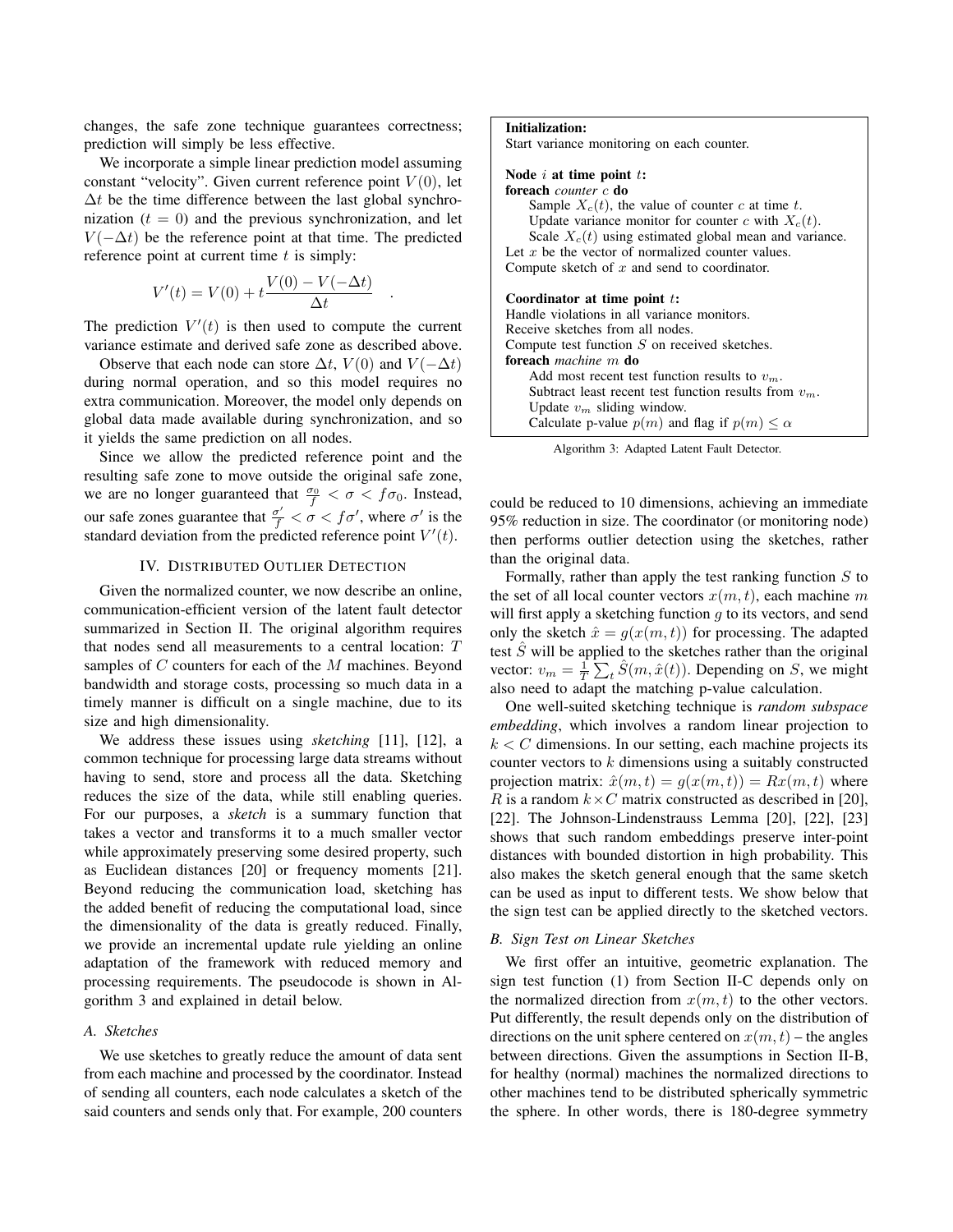around the center – in each dimension (counter) high values from some machines are balanced by low values from others. The adapted sign test is the sum of normalized directions from  $x(m, t)$  after the transformation R, which preserves these angles with little distortion. In a sense,  $R$  "rotates" unit vectors around  $x(m, t)$  without changing angles. Finally, the sign test p-value does not depend on the dimensionality of the vectors. Therefore we can apply the sign test directly to the sketched vectors  $\hat{x}(m, t)$ .

*Bounded Distortion:* We begin by showing we can apply the sign test function  $S$  to the sketched vectors because R does not overly distort the original vectors. Note S depends only on the normalized direction from  $x(m, t)$  to the other vectors. Since the vectors are normalized, the length of the sum  $\|\frac{1}{T}\sum_{t} S(m, x(t))\|$  is entirely determined by the angles between the vectors, i.e. their inner products:  $||u + v||^2 = ||u||^2 + ||v||^2 + 2\langle u, v \rangle = 2 + 2\langle u, v \rangle$ . Similarly, the adapted sign test normalizes the directions from  $x(m, t)$ after the transformation  $R: \|\frac{1}{T} \sum_{t} S(m, Rx(t))\|$ , so it too is determined by the inner products of unit vectors.

Consider a simple random unitary matrix – a rotation. Clearly rotating unit vectors before addition does not affect the length of the result. More generally, if the sketching matrix  $R$  preserves inner product of unit vectors, the length of the sum of normalized sketched vectors is equal to the original length. Therefore it is sufficient to show that  $R$  preserves inner products of unit vectors with high probability.

*Lemma 1:* Given  $\epsilon \in (0, \frac{1}{2})$  and  $\delta \in (0, 1)$ , let  $k =$  $O(\log \delta/\epsilon^2)$  a large integer and  $R \in \mathbb{R}^{k \times C}$  a suitable random projection (as in [20], [22]). Then with probability  $1-\delta$ , for any two unit vectors  $u, v \in \mathbb{R}^C$ ,

$$
|\langle Ru, Rv \rangle - \langle u, v \rangle| \leq 2\epsilon.
$$

*Proof:* From a variant of the Johnson-Lindenstrauss lemma [23, Theorem 3.1], with probability  $1 - \delta$ , for any single arbitrary vector  $x \in \mathbb{R}^C$ ,

$$
(1 - \epsilon) \|x\|^2 \le \|Rx\|^2 \le (1 + \epsilon) \|x\|^2 \quad . \tag{3}
$$

Recall that  $||u - v||^2 = ||u||^2 + ||v||^2 - 2\langle u, v \rangle = 2 - 2\langle u, v \rangle$ , and similarly  $||Ru - Rv||^2 = ||Ru||^2 + ||Rv||^2 - 2\langle Ru, Rv \rangle$ . From (3) we know  $||Ru||^2 \le (1 + \epsilon) ||u||^2 = (1 + \epsilon)$  and  $||Rv||^2 \leq (1 + \epsilon)$ . Thus,

$$
||Ru - Rv||2 \le 2(1 + \epsilon) - 2\langle Ru, Rv \rangle . \tag{4}
$$

Applying (3) to  $x = u - v$ :

$$
||Ru - Rv||2 \ge (1 - \epsilon) ||u - v||2 = (1 - \epsilon) (2 - 2\langle u, v \rangle) . (5)
$$

Combining (4) and (5) and rearranging, we get

$$
\langle Ru, Rv \rangle - (1 - \epsilon) \langle u, v \rangle \le 2\epsilon
$$

and because  $\epsilon < \frac{1}{2}$ ,

$$
\langle Ru, Rv \rangle - \langle u, v \rangle \le \langle Ru, Rv \rangle - (1 - \epsilon) \langle u, v \rangle \le 2\epsilon.
$$

The other direction is analogous.

Given M machines, there are  $O(M^2)$  pairs of u, v. Choosing  $k = O(\log(M)/\epsilon^2)$  and applying the union bound for all such pairs will guarantee low distortion ( $\leq 2\epsilon$ ) with high probability  $(1 - \delta)$ , where  $\delta = O(1/M^2)$ .

Note that the distortion introduced by the sketch  $(\epsilon)$ grows very slowly with number of machines: for fixed communication k, the distortion is  $\epsilon = O\left(\sqrt{\log M/k}\right)$ .

*Computing p-values:* Using machinery from [3], we now prove that the p-values for the adapted test  $\ddot{S}$  can be computed the same way as the regular test.

Proof: The sign test ranking function S from Section II-C is  $2, \frac{2}{M-1}$ *-bounded*<sup>4</sup>: if we change all counter values, a machine score cannot change by more than 2; if we change the counter values for a single machine, the score for any other machine cannot change by more than  $\frac{2}{M-1}$ .

Since  $\hat{S} = S(m, \hat{x}(t))$ , and  $\hat{x}(m, t) = Rx(m, t)$  independently for each m, then it follows that  $\hat{S}$  is also  $2, \frac{2}{M-1}$ -bounded. We can therefore apply Lemma 2 from [3], yielding the same p-value in Algorithm 1.

#### *C. Online Integration Using a Sliding Window*

The integration phase in stage 2 of the framework in Section II-B computes  $v_m = \frac{1}{T} \sum_t S(m, x(t))$ . Computing  $S(m, x(t))$  only requires the data from time t. Thus we can adapt any test into an online test by maintaining a sliding window per machine of test function  $(S)$  outputs for the last  $T$  sketches. When new data arrives at time  $t$ , the coordinator updates the current  $v_m$  of each machine by computing and adding  $\frac{1}{T}S(m,\hat{x}(t))$ , and subtracting the least recent stored test result,  $\frac{1}{T}S(m,\hat{x}(t-T-1))$ . The pvalue can then be computed from  $v_m$  in the usual manner. Since  $S$  is now computed only for the most recent time, and since the sketches are of low dimension  $k$ , processing and memory costs are low. For the sign test, the runtime for incremental update is  $O(kM^2)$  and the sliding window requires  $O(kMT)$  memory. The reduced size allows the computation to be done on a single coordinator machine on time, before the next round starts. For example, for the large system evaluated in [3]  $M = 4500$ ,  $T = 288$ , and with  $k = 10$ , the update rule is easy to compute on a single machine within the sampling period of 5 minutes.

# V. EVALUATION

Since the efficacy of the latent fault detector has already been established in previous work [3], we evaluate the communication-efficient online adaptation by comparing it directly to the centralized offline detector. Using a random subset of the real world dataset from [3] (counter logs from the index service of a large search engine), we performed a series of simulations to explore the behavior of the adapted algorithm. During simulation we run through the counter

<sup>4</sup>Definition from [3]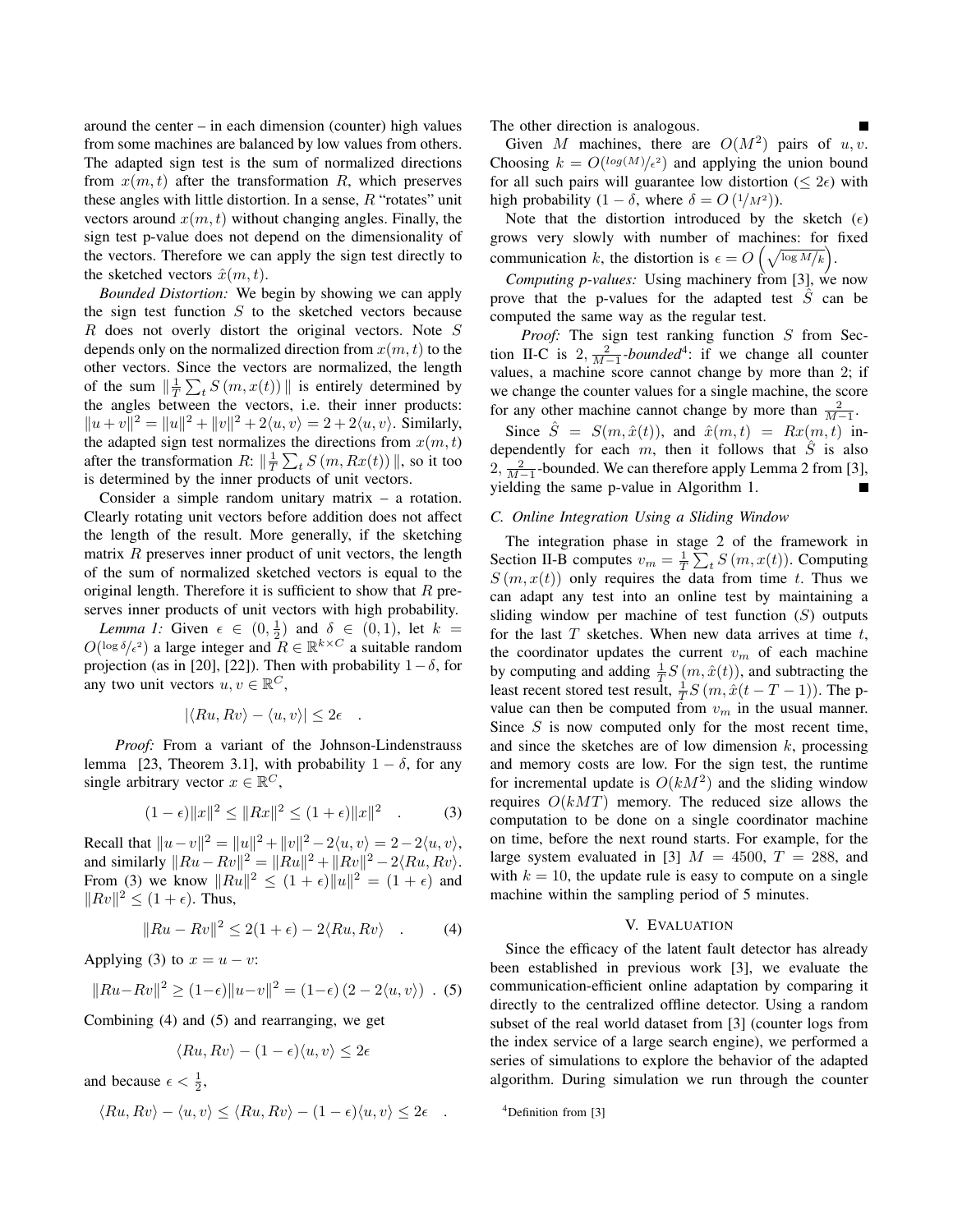logs, simulate the operation of nodes and the coordinator, and keep track of communication. The dataset consists of counter logs for  $M = 110$  randomly selected machines, each reporting  $C = 216$  counters that were automatically selected during the pre-processing phase as described in [3]. The window length was set to  $T = 144$ . Unless otherwise noted, our simulation includes the slack and reference point prediction mechanisms described in Section III. The constant slack factor  $w$  was set to 1.75 (1.1 when not using prediction) by tuning on a subset of the data.

We evaluate performance with three metrics. We do not include the first  $T - 1$  initialization rounds in these metrics; evaluation starts from the first full window of  $T$  samples.

- 1) *Communication fraction*: number of floating point values sent by the system, divided by  $C \cdot M \cdot T$ , the centralized cost of sending  $C$  counters from each machine at each round. Note that we count the total number of discrete values, rather than number of messages sent. We include all sent values: those sent by the nodes, the coordinator, and the sketched values sent for the test.
- 2) *Error*: mean absolute difference between the order of magnitude of machine p-values in the centralized sign test and its communication-efficient adaptation. Formally, let  $p(m)$  and  $p'(m)$  be the mean p-values assigned to machine m across all time windows in the centralized and adapted algorithm, respectively; the error measure is:  $\frac{1}{M} \sum_{m \in \mathcal{M}} \log_{10} p(m) - \log_{10} p'(m)$ . We take the log of the p-values because significance thresholds are usually set based on magnitude, for example 0.01 or 0.0001.
- 3) *Detection error*: percentage of classification differences across all machines and time windows. This measures the ability of the adapted test to give identical classifications (outlier or normal) as the centralized test. We set the significance level to  $\alpha = 0.01$ .

## *A. Performance*

To illustrate the trade-off between communication and accuracy, we performed a parameter sweep over several values of sketch size  $k$  and safe zone size (threshold factor) f. The results are shown in Figure 3.

Figure 3(a) shows the fraction of communication performed for each  $k, f$  combination. Sketch size k has the largest effect on communication. Minimal communication (11%) is achieved when  $k = 5, f = 10$  with an error (as defined above) of 0.122, while minimal error  $(0.033)$ is achieved at non-realistic  $k = 216$  (no sketching),  $f = \sqrt{2}$ with communication cost of 160%. Turning off sketching  $(k = C = 216)$  serves as a lower (if impractical) bound on the error. Communication fraction is greater than 1.0, since in addition to variance monitoring overhead, each node sends 216 counters at each round. With sketching applied, communication drops to 10–70%, depending on the exact communication drops to 10–70%, depending on the exact<br>values of k and f. Very tight safe zones ( $f \in \{\sqrt{2}, 2\}$ ) also

result in an increase in communication. When the safe zone scaling factor is more permissive ( $f \geq 3$ ) monitoring cost is relatively constant, and communication due to larger sketch sizes dominates communication cost. Figure 3(b) shows the resulting error (mean difference between magnitude of average machine p-value). Smaller sketches induce greater errors, while larger safe zones increase error but have smaller effect.

One interesting observation is that more permissive safe zones ( $f > 3$ ) do not result in substantially lower communication. We attribute this phenomenon to the effectiveness of the reference point prediction. We repeated the experiments with the reference point prediction mechanism disabled (figures omitted for lack of space). Communication costs were more predictable: both sketch size  $k$  and safe zone size f affect communication. Increased safe zone size always means less communication, with the minimum achieved as expected for the largest safe zone factor  $f = 12$  and the smallest sketch size  $k = 5$ . Error behavior was also clearer: it is most affected by sketch size, and the anomalous error peak around  $f = 4, k = 20$  disappeared. We further investigate the effects of prediction in Section V-B.

Figure 3(c) depicts the practical effect of different  $k, f$ combinations on the latent fault detector. Recall that detection error is defined as the percentage of machine classifications (normal, outlier) that differ between the centralized approach and the adapted, communication-efficient online approach. We've seen that  $k$  dominates p-value errors; this is confirmed by Figure 3(c), which shows detection error for each k, f configuration. For  $k \ge 10$  there are few to no detection errors. We conclude that the adapted latent fault detector is robust. It matches the centralized approach very well despite an order of magnitude reduction in communication. Moreover, the adapted detector is resilient to nonuniform scaling, performing well even with permissive  $f$ .

# *B. Slack and Reference Point Prediction*

Section III describes slack and reference point prediction, two techniques to reduce communication, though with a possible increase in error. Figure 4 explores how they affect performance, using different variations of the algorithm.

| Basic       | Without slack and reference point prediction.  |
|-------------|------------------------------------------------|
| Slack       | Use slack with $w = 1.1$ , without prediction. |
| Prediction  | Use reference point prediction but no slack.   |
| <b>Both</b> | Use both slack ( $w = 1.75$ ) and prediction.  |

Figure 4(a) compares the four variants across different  $f$ values, with their median marked in a red line to represent typical behavior across the range of values. We focus on the impact of variance monitoring, so sketching is turned off  $(k = C = 216)$  and the relevant communication is not counted. Slack has only modest contribution, because savings from avoided local violations are offset by slack factor distribution. Indeed the best improvement is produced by reference point prediction, which requires no additional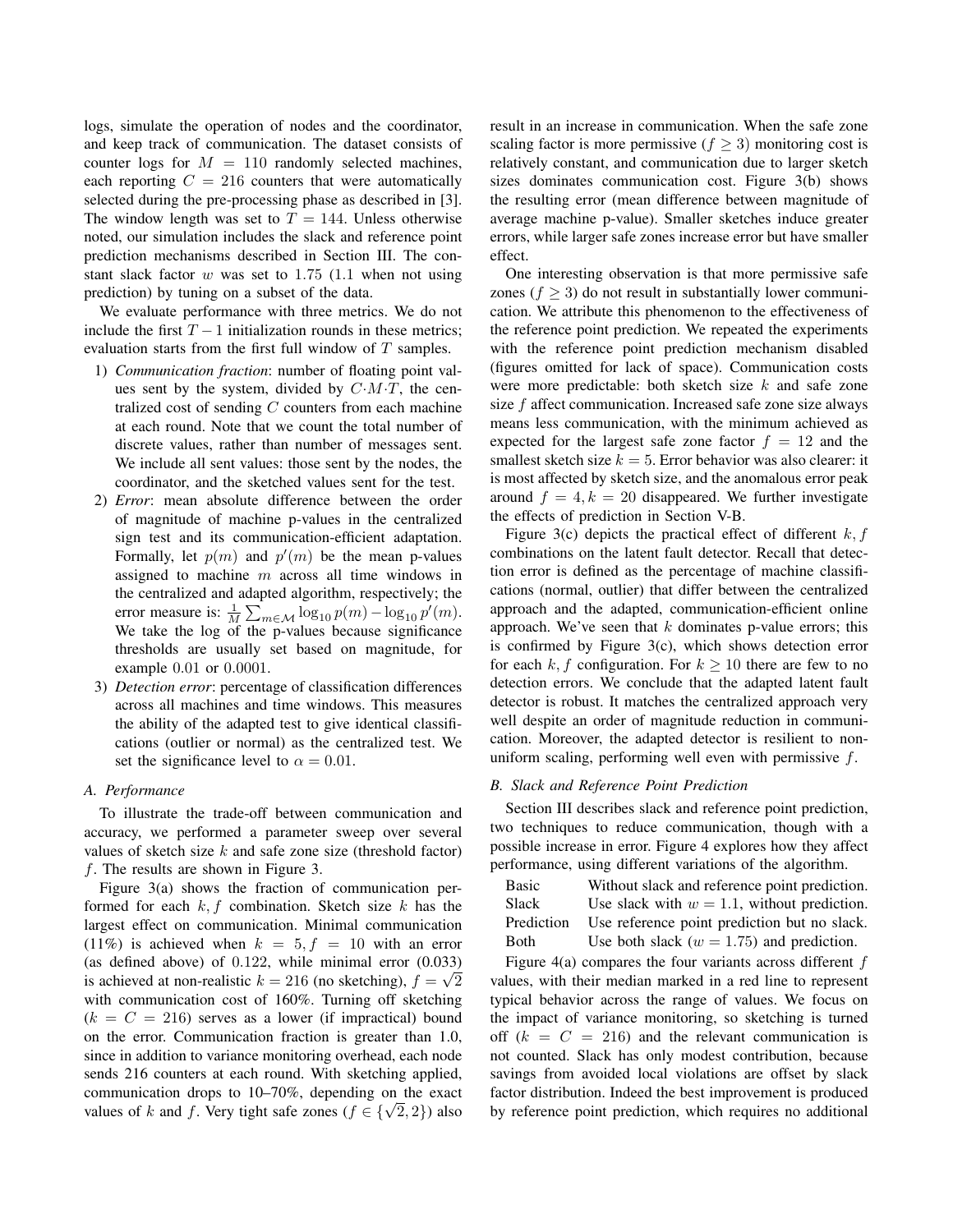

Figure 3. Sign test performance at different  $k, f$  combinations, compared to centralized test.



Figure 4. Comparison of different variants of the monitoring algorithm.

communication. Reference point prediction reduces the overhead from 30% to just over 10%. This reduction, however, comes at a price. Reference point prediction increases the error (figure omitted for space). This is both because there are fewer synchronizations, and because we allow the predicted reference point to move outside the original safe zone. Bad reference point predictions can introduce additional error (though still within approximation bounds). Conversely, slack has very small impact on accuracy.

Note that when very tight safe zones  $(f < 3)$  are used with prediction, there is a slight *increase* in communication. This is because there is simply not enough slack available to offset the extra cost of slack distribution when violations occur. This illustrates the difference between measuring the number of transmitted messages, common in some settings, and the total size of transmitted messages.

Recall the three types of safe zone violations possible in the monitoring algorithm: true violation, global violation and local violations. To assess the effectiveness of the two violation prevention mechanisms, we plot the average number and composition of different types of violations in Figure 4(b) with  $f = 10$ . Global violations are not plotted, because they are so rare as to be invisible. Slack distribution and reference point prediction are designed to reduce synchronization by reducing the number of local violations. By itself, slack reduces the average number of violations to 83% of the basic variant, while reference point prediction reduces it to 39%. Combined, violations are reduced to 27%. Furthermore, with the basic variant over 99% of all violations are local. The slack and reference point prediction mechanisms reduce local violations percentage down to 92.5% of all violations (of which there are fewer), indicating that slack and prediction mechanisms indeed manage to prevent many local violations.

We find that global violations are almost nonexistent in practice – below 0.04 per round for all variants. Our experiments show that on average over all  $k$ ,  $f$  combinations, when not using prediction and slack, only 0.2% of violations are global, increasing up to 1.5% when using prediction and slack. Furthermore, the average ratio of global violations to true violations is always below 0.001. This suggests that our choice of convex safe zone is indeed close to optimal, since practically every time the global aggregate crosses the safe zone, it also crosses the admissible region.

#### VI. RELATED WORK

*Distributed Stream Monitoring:* Early work on distributed stream monitoring focused on tailoring protocols for basic primitives by exploiting their specific properties. Babcock and Olston  $[17]$  monitor top- $k$  items by tracking the differences from the current top- $k$  and distributing slack. Bar-Or et al. [24] build a hierarchical decision tree by deriving bounds on the attribute selection functions, keeping track of promising attributes that are clearly better than others. Keralapura et al. [25] take advantage of the additive property of counts to alert if the global count crosses a specified threshold.

More recently, generic approaches approaches to monitoring distributed streams have received much attention. A recent survey by Cormode [16] formalizes the model and presents several results in this setting. The safe zone (SZ) approach we apply [13], [14] is a generalization of the geometric monitoring (GM) approach [15]. As with the SZ approach, GM defines local constraints that nodes can check rather to avoid communication. Sketching [11], [12] is a complementary general approach to stream processing. It focuses on reducing data size (e.g. using hash functions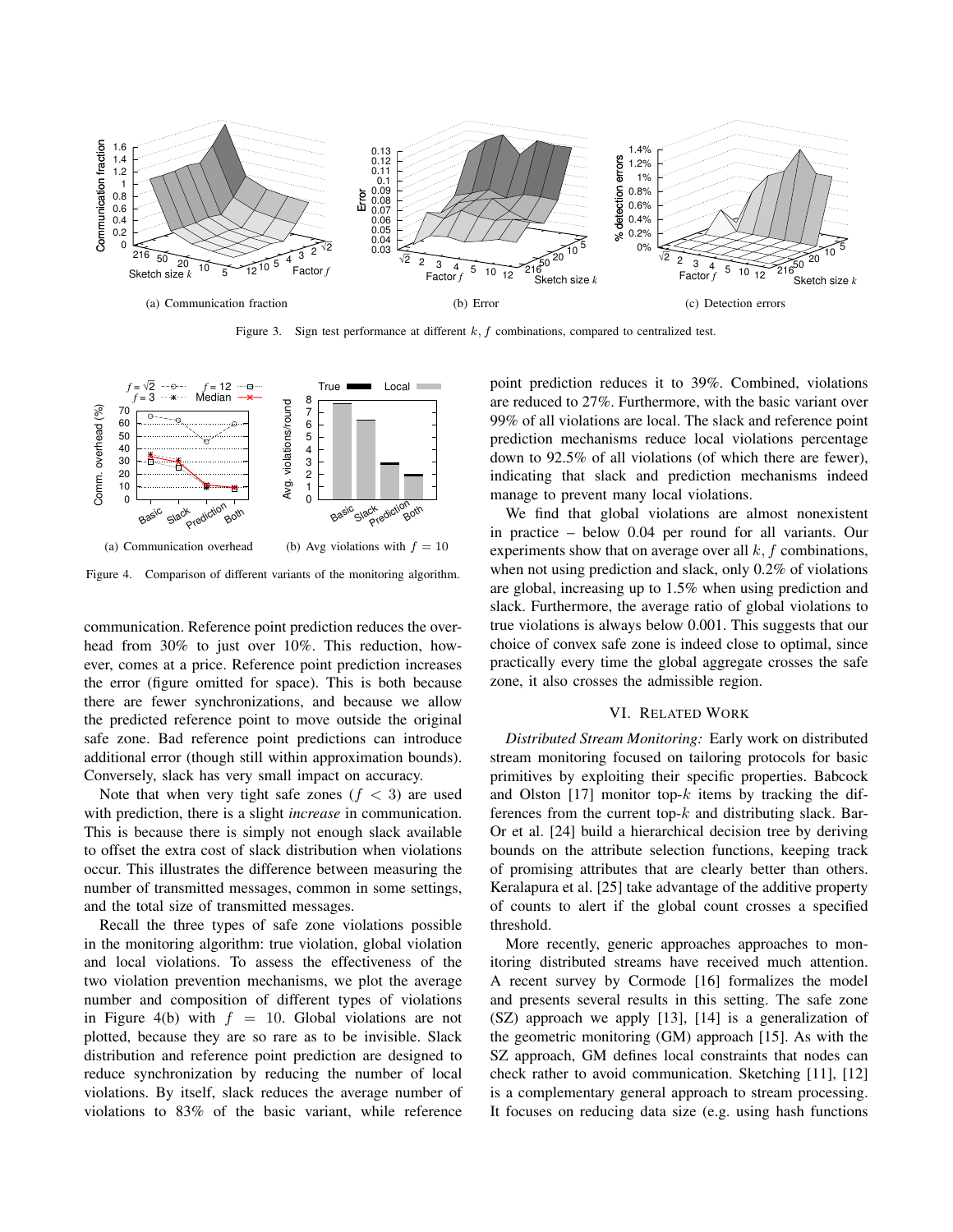or random projections) without losing the ability to answer queries (e.g. number of distinct elements or inner product).

*Distributed Outlier Detection:* Our work differs from existing techniques in several aspects. First, our approach holistically compares entire multivariate time series, rather than isolated observations (or univariate time series). Second, static similarity thresholds and top- $n$  outliers approaches common in distributed settings do not adapt to changes, and may incur too many false positives. Our framework adapts to the data and its statistical guarantees limit the false positive rate. Lastly, we allow non-stationary processes, automatically adapting to concept drifts.

Many distributed outlier detection schemes have been proposed in the context of wireless sensor networks (WSN). Branch et al. [26] describe a peer-to-peer top- $n$  outlier detector for general anti-monotonic ranking functions. While saving power overall, it transmits many more data points than the centralized version, showing that minimizing power can come at the cost of increased bandwidth. Subramaniam et al. [27] use kernel density estimation models to approximate the underlying global data distribution in a hierarchy of nodes. Nodes probabilistically send a fraction of their local kernel models up the sensor hierarchy, where they are continuously combined to a maintain single model. TACO [28] by Giatrakos et al. uses a similarity-preserving sketch for univariate time series, with a similarity threshold to define outliers. Sensors send sketched versions of their data to cluster heads, which produce candidate lists of outliers verified using a transparent spanning tree approach. Our setting is somewhat different from the WSN setting. WSN schemes aim to save power, and so minimize the number of messages regardless of their size. We focus on bandwidth, minimizing the number of transmitted values. WSN work is also frequently concerned with the network topology and reliability, often limiting communication to direct peers. We are free to assume a reliable network where nodes can directly with the coordinator (or any other node).

Two approaches in particular aim to avoid communication. For univariate time series, Huang et al. [29] apply stochastic matrix perturbation theory to derive local constraints for monitoring principal component analysis of distributed data. The estimated matrix is used to find outliers. Local updates are not sent if they cannot substantially affect the current estimation. Burdakis et al. [30] use a geometric monitoring approach to outlier detection, by expressing common similarity measures as functions of the aggregate of global statistics. A static threshold on similarity induces local constraints, and violations are resolved between pairs. One drawback is that the number of monitored values increases quadratically with the number of nodes.

*Variance Monitoring:* For non-distributed streams, there are several approaches to maintaining an estimate of variance over a sliding window, such as the technique by Babcock et al. [31]. However, there are few variance monitoring algorithms for distributed streams. If the variance of a sample is acceptable, one can efficiently sample from distributed streams [32] and compute the variance over the sample. The most similar work is by Sharfman et al. [33], which uses geometric monitoring in a WSN setting to alert if the global variance rises above a static threshold, i.e. threshold monitoring. Our safe zone technique provides value monitoring – we estimate the current global variance within guaranteed approximation bounds. Moreover, it is designed to reduce total bandwidth, rather than the number of sent messages. Certain parts of this work have been previously published in a workshop [34].

# VII. CONCLUSIONS

This work uses streaming techniques to adapt the latent fault detector in [3] to a distributed setting: safe zones are used to monitor the data and scale it to approximately uniform variance, and sketching reduces the amount of data that must be sent. Nodes utilize already available information to avoid communication by predicting future data behavior. The coordinator distributes available slack: some nodes are allowed more deviation, depending on local data behavior at every node. While designed for scale-out, load-balanced systems, the resulting outlier detector can be applied in many cases where distributed multivariate time series are expected to have common normal behavior. We also described a communication-efficient distributed variance estimation scheme with guaranteed approximation bounds. This, in particular, may have many applications beyond outlier detection. Additionally, the online adaptation incrementally computes current outliers. The reduced dimensionality of the sketch means that less communication, memory and computation are required to update the p-values.

Our experiments on data from a real-world system show that adapted detector reduces communication by an order of magnitude (11–13% bandwidth reduction with below  $1\%$ new false positives or negatives). It is also resilient to scaling errors and sketching. In practice, performance seldom drops even when the variance approximation bounds are large. Similarly, even at small sketch sizes (216 counters reduced to 5 dimensions), the adapted latent fault detector performs close to the centralized version.

There are several avenues for improvement. Even with slack and prediction, 92.5% of violations remain local violations; there is room to explore different slack schemes, with more complex policies. Additionally, nodes could resolve violation locally by exchanging slack directly, avoiding synchronization. Finally, we can exploit the robustness to scaling errors by avoiding frequent synchronizations.

## ACKNOWLEDGMENT

The research leading to these results has received funding from the European Union's Seventh Framework Programme under grant agreement  $N^{\circ}$  255951. The authors thank Nir